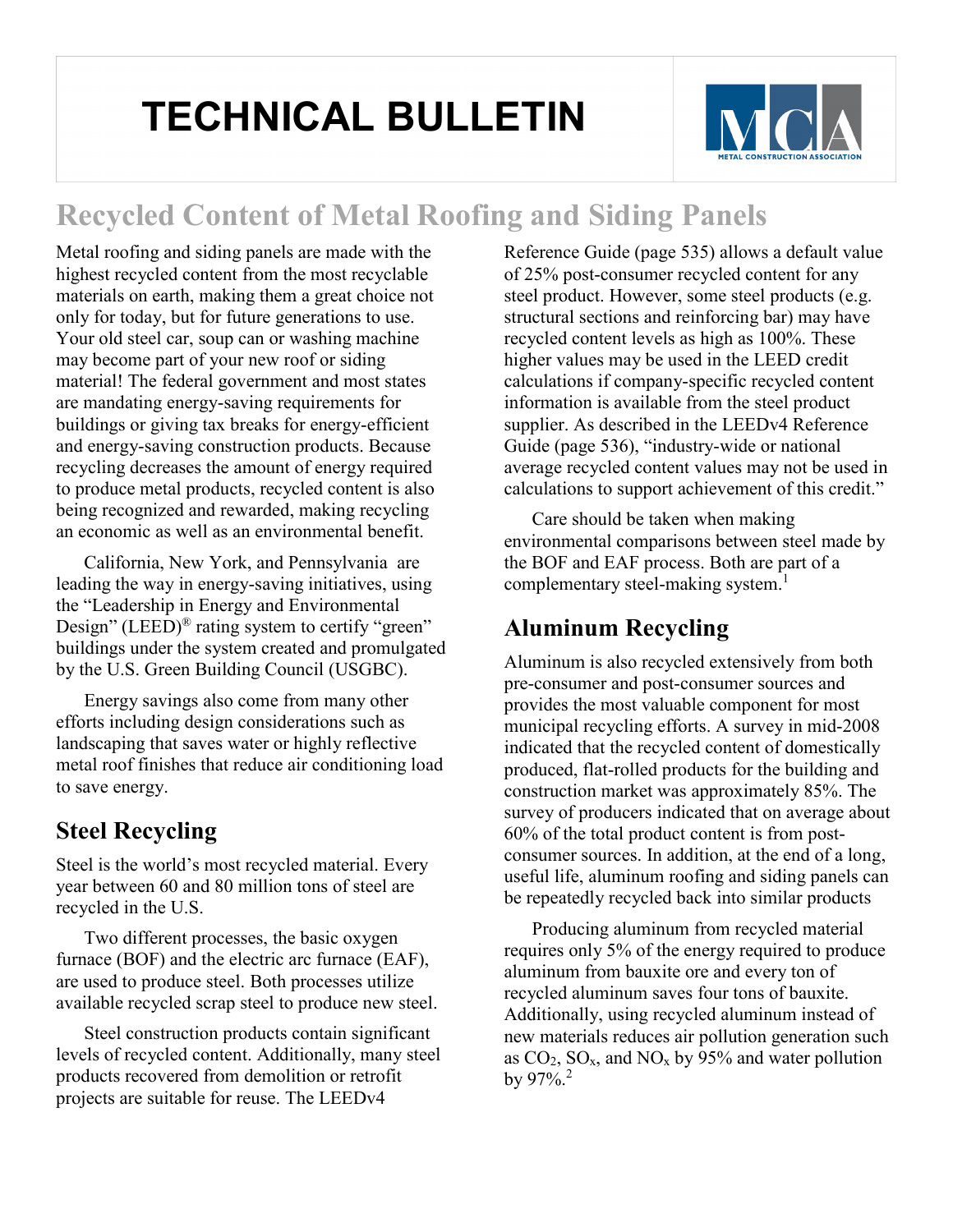## **Copper Recycling**

Copper also is routinely recycled with the highest scrap value of any building metal. Copper's high cost makes it a favored product for collection and sale to nonferrous-scrap recycling companies. The scrap is melted down and reformed into a new, appropriate product. This re-melting takes only about 15% of the total energy consumed in mining, milling, smelting, and refining copper from ore.

The average recycled content of all copper products is 44.6%. Copper wire is the biggest consumer of pure copper and, as a result, copper wire production uses little copper scrap. The remaining copper market, including copper roofing, contains 75% recycled product. Almost 50% of this is post-consumer recycled product.<sup>3</sup>

### **Zinc Recycling**

Over 30% of zinc used in all applications worldwide comes from recycling. That percentage is expected to increase.<sup>4,5</sup> In building applications, especially in Europe, more than 90% of old, rolled zinc products are recovered and generally recycled into other types of zinc products.

An estimated 13 Mt of refined zinc metal is produced annually. Of this, 12 Mt comes from ores and concentrates while the balance is supplied from old scrap that requires refinement before reuse. The total amount of zinc consumed annually is approximately 16 Mt. The 3 million ton gap is supplied from secondary or recycled sources that do not require further refinement prior to reuse. This category is made up primarily of alloys (brass and die castings) and zinc sheet, which are simply remelted<sup>7</sup>

The average recycled content of refined metal zinc in building products is estimated to be 15% .<sup>6</sup> However, the total recycled content of zinc, including all potential building applications (alloys and rolled zinc), is approximately 25%.

For zinc, the End of Life Recycling Rate is the preferred measure as it quantifies the amounts of zinc actually recovered at the end of product life ("old scrap") and recycled into new zinc metal. This measurement requires an understanding of historical production and consumption levels, product lifetimes, and collection rates. It is estimated that 60% of available zinc at the end of life is recovered and actually recycled.<sup>6</sup>

#### **Conclusions**

The high recycled content and recyclability of metals like steel, aluminum, copper, and zinc allow for metal construction products to be routinely included on listings for "green" or sustainable building materials.



The USGBC LEED green building rating program recognizes the importance of the weighted, total, and recycled content of a building project's materials. The use of recycled metal can help a LEED registered building project acquire points in many credits within the program.

#### **References**

- 1. [www.steelsustainability.org](http://www.steelsustainability.org/)
- 2. (2) The Aluminum Association LEED Fact Sheet [\(www.aluminum.org\)](http://www.aluminum.org/)

#### 9/2018 Version 2

**METAL CONSTRUCTION ASSOCIATION** 

8735 W. Higgins Road, Suite 300, Chicago, IL 60631

847.375.4718 | mca@metalconstruction.org | www.metalconstruction.org

#### **BUILD LEGACIES THE METAL**